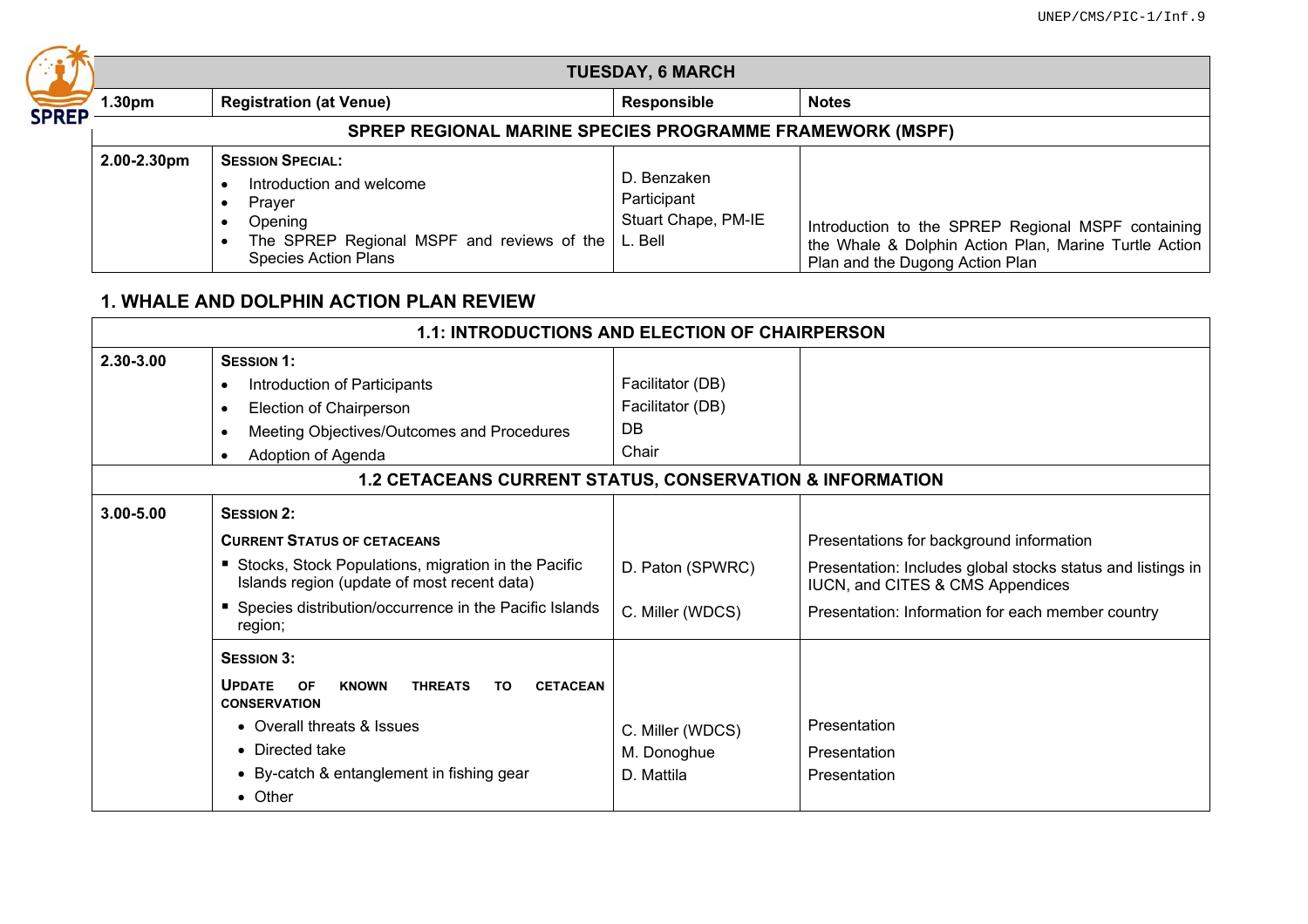|                                                         | <b>SESSION 4:</b>                                                                                         |                                                                  |                                                                                                                   |  |  |
|---------------------------------------------------------|-----------------------------------------------------------------------------------------------------------|------------------------------------------------------------------|-------------------------------------------------------------------------------------------------------------------|--|--|
|                                                         | <b>INCOME GENERATING (CETACEAN WATCHING)</b>                                                              |                                                                  |                                                                                                                   |  |  |
|                                                         | ■ Trends & opportunities                                                                                  | D. Kindleysides (IFAW)<br>A. Schaffar (OC)                       | Presentation: on findings of recent study in the Pacific<br>Islans region                                         |  |  |
|                                                         | • Potential Impacts of cetacean watching                                                                  | M. Orams (Massey Uni)<br>& A. Schaffar (OC)                      | Presentations:                                                                                                    |  |  |
|                                                         |                                                                                                           | <b>THURSDAY, 8 MARCH</b>                                         |                                                                                                                   |  |  |
| 8.30-9.30                                               | <b>SESSION 5:</b>                                                                                         |                                                                  |                                                                                                                   |  |  |
|                                                         | <b>MANAGEMENT STRATEGIES ON INTERNATIONAL, REGIONAL</b><br><b>AND NATIONAL LEVELS:</b>                    |                                                                  |                                                                                                                   |  |  |
|                                                         | • Sanctuaries, National legislation and policies                                                          | O. Andrews (IFAW)                                                | Presentation:<br>Review<br>existing<br>legislation,<br>of<br>action/recovery plans, NBSAP, etc; inputs by members |  |  |
|                                                         | • Relevant International Conventions/Instruments                                                          | M. Prideaux (WDCS)                                               | Presentation: IWC, CMS, IUCN Red List, CBD and CMS<br>Cetacean MoU in PIR                                         |  |  |
| 1.2: STATUS OF THE IMPLEMENTATION OF THE WDAP 2003-2007 |                                                                                                           |                                                                  |                                                                                                                   |  |  |
| 9.30-12.00                                              | <b>SESSION 6:</b>                                                                                         |                                                                  |                                                                                                                   |  |  |
|                                                         | Implementation:<br>Regional<br>2003-2007<br><b>WDAP</b>                                                   | S. Miller-Taei                                                   | - Achievements                                                                                                    |  |  |
|                                                         | Overview                                                                                                  |                                                                  | - Issues arising                                                                                                  |  |  |
|                                                         |                                                                                                           |                                                                  | - Actions Recommended                                                                                             |  |  |
| <b>Morning Tea</b>                                      | <b>MEMBERS</b><br><b>OVERVIEW</b><br><b>NATIONAL</b><br><b>ON</b><br><b>WDAP</b><br><b>IMPLEMENTATION</b> | 2-minute presentations<br>by member countries<br>and territories | - Key lessons learnt; gaps; key issues for new WDAP                                                               |  |  |
|                                                         | <b>OTHERS OVERVIEW</b>                                                                                    | 2-minute presentations                                           | - Achievements                                                                                                    |  |  |
|                                                         | IGOs, NGOs, Researchers/Institutes, Private                                                               | by observers                                                     | - Issues arising                                                                                                  |  |  |
|                                                         |                                                                                                           |                                                                  | Key lessons learnt; gaps; key issues for new WDAP                                                                 |  |  |
|                                                         |                                                                                                           |                                                                  | - Actions Recommended                                                                                             |  |  |
|                                                         | <b>SESSION 7:</b>                                                                                         |                                                                  |                                                                                                                   |  |  |
|                                                         | <b>OUTCOMES OF THE TECHNICAL MEETING</b>                                                                  | SPREP/Others<br>(from<br>Tech Meeting)                           | findings<br>(SWOT),<br>- Key<br>issues.<br>and<br>gaps<br>Recommendations for next WDAP                           |  |  |
| 12.00-1.30                                              | <b>LUNCH</b>                                                                                              |                                                                  |                                                                                                                   |  |  |